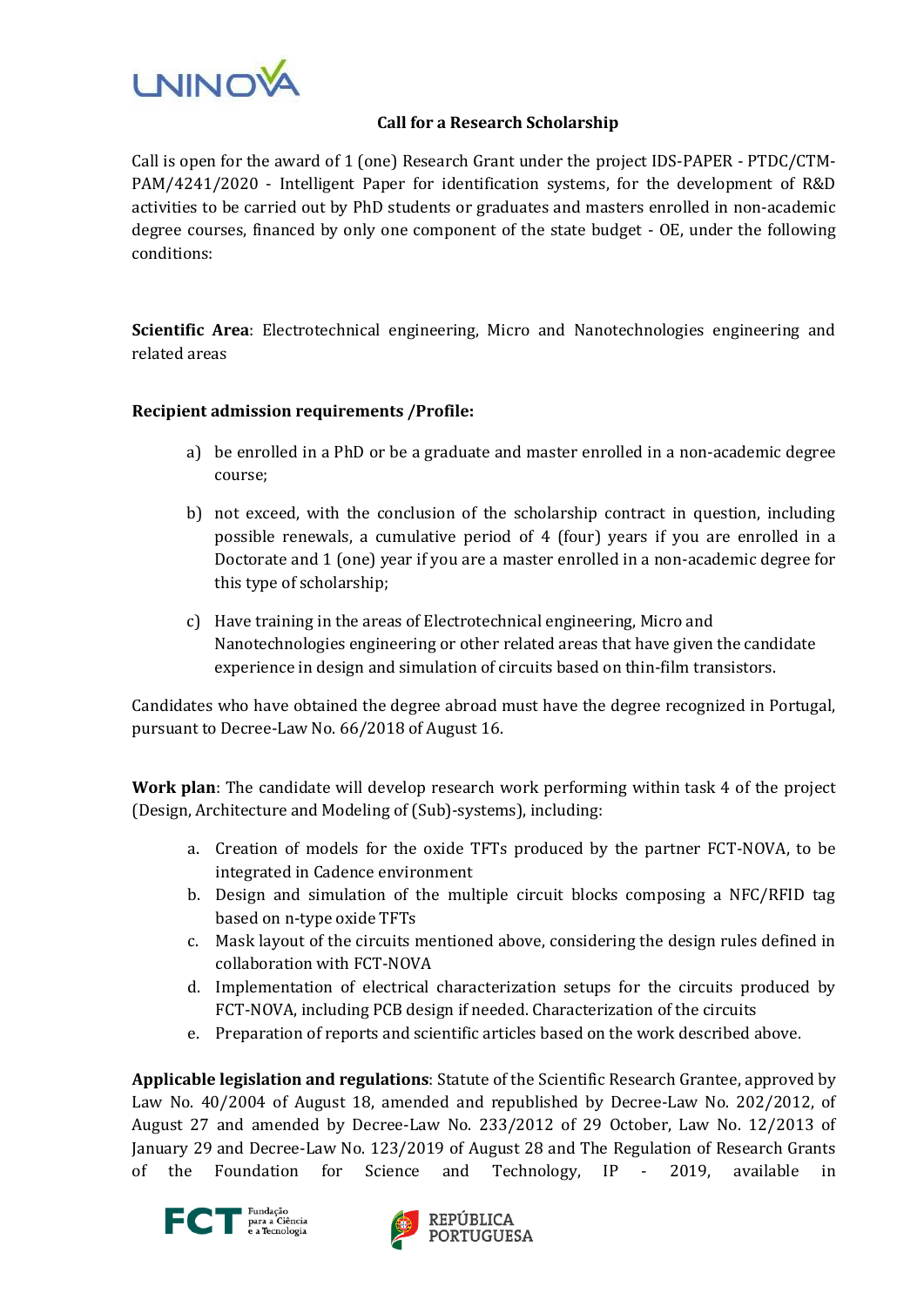

https://ww<u>w.fct.pt/apoios/bolsas/docs/RegulamentoBolsasFCT2019.pdf</u> and <https://dre.pt/application/file/a/127230968.>

**Workplace :** The work will be carried out at Uninova's facilities, in other facilities located on the FCT/NOVA Campus and/or in other facilities that may be necessary for its execution, under the scientific guidance of Professor João Goes. UNINOVA will be the contracting entity.

**Duration of the grant**: The grant will have a minimum duration of 12 months, possibly renewable within the duration of the project, provided that it does not exceed the period referred to in point (b) of the admission requirements and is scheduled to start in March, 2022.

**Monthly maintenance allowance amount:** The amount of the scholarship corresponds to  $\epsilon$  1 144.64, according to the table of values of the scholarships awarded by FCT, I.P. in the country (http://www.fct.pt/apoios/bolsas/valores).

The grantee also benefits from personal accident insurance during the period of granting the scholarship and may be reimbursed for voluntary social insurance equivalent to the 1st tier.

The scholarship will be paid monthly on the last business day of each month by bank transfer.

**Application deadline and form of submission of applications**: The competition is open for the period from 14 to 28 February 2022.

Applications must be formalised by submitting the following documentation:

- ... Letter of application;
- ... Curriculum Vitae;
- ... Motivation Letter;
- ... Certificate of Qualifications or declaration of commitment of honor on the ownership of the respective academic degree according to draft available on the UNINOVA website [\(www.uninova.pt\),](http://www.uninova.pt/) in the Job Opportunities tab.
	- Upon contracting, the Certificate of Qualifications must be delivered;
- ... Informed consent statement duly dated and signed, according to the draft available on the UNINOVA website *(www.uninova.pt)*, in the Job Opportunities tab;
- ... Copy of ID;
- ... Other documents attesting to what was reported on the CV.

In the event of contractualization, the selected candidate must present the Proof of registration in a doctorate or in a course not conferring an academic degree.

Applications must be submitted to UNINOVA or submitted by email to [cenimat.secretariado@fct.unl.pt,](mailto:cenimat.secretariado@fct.unl.pt) and to [recrutamento@uninova.pt](mailto:recrutamento@uninova.pt) with the subject *BI-Mestre-IDS-Paper-06/2022*.

**Selection methods**: The selection methods to use will be as follows: